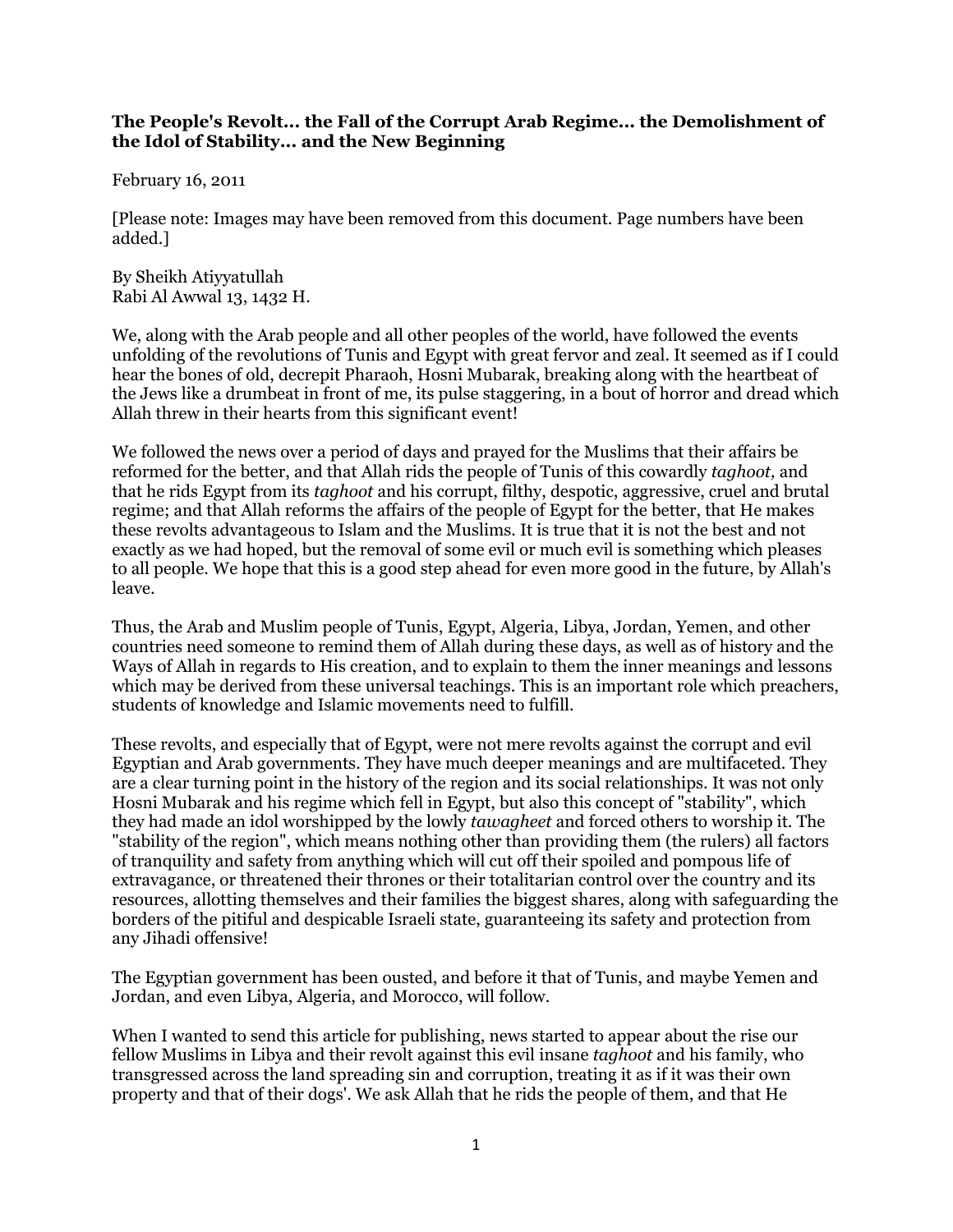rectifies the affairs of the people of Libya, in which the obedient to Allah Most High are honored and the sinful are degraded.

This is how Allah sets examples for people. A generation of youth was able to show the modern world what they could do, despite all efforts of these corrupt Arab regimes to spoil and sedate the youth at all levels. But the government was foolish and unaware, closer to being carnal than anything else. This revolution was something inevitable, regardless of the time. These are universal constants which we understand from history, experimentation, our knowledge of humanity, and a simple study of psychology and sociology. The level and types of corruption which have amassed in our Ummah and our Arab and Islamic societies cannot last for long before exploding. Its wick will be lit by whoever Allah wills and tasks. No matter how much explosive is packed, it can never compare to their amassed corruption. From it is that which is explosive and that which is expired. Allah knows best about what the people are thinking and intending. From them are those who will be successful in the Hereafter, and from them are those when they arrive in the Hereafter, will find nothing other than loss, we seek refuge from Allah. However, all this effort has been combined to confront this tyrannical government. This reminds me of the verses of the poet Ahmed Matar:

*I know that rhymes are not able by themselves to topple the thrones of the tyrants But I tan its skin with that which tan the skins of livestock When its time comes and it passes away and I take it from the hands of the barefoot it becomes a skin prepared to make shoes out of them.*

However, I was not like others who thought that it would happen so quickly as it did in the defiant and green Tunisia, nor do I believe that the enemies expected this so soon either. This was clear in the response of the foolish and weak French, and even America, though it was better than the French, especially in regards to Egypt. They learned from the experience and realized that change is inevitable!

We had thought, like many others, that the masses had died or had been sedated for a what was thought to be a long period to come to come, due to what the *tawagheet* had done with them, but the revolt in Tunis proved that the masses are able to rise in a time when observers deems them to be dead or unconscious!

However, I would like to mention two important points:

1) A while ago before the uprising started in Tunis, during the tenure of the taghoot Bin Ali, we read an article on the internet, I believe by our brother, Sheikh Abu Muslim Al Jaza'iri, in which he expected that the Tunisian regime would soon fall, and that there would be a revolt and the likes. It was an interesting point, and I praised Allah when I remembered that there are some youth who are good at analyzing, learning and expecting, and that we have the power to understand and be aware. We ask Allah to bless it.

2) The letter which was spread on the internet by the Tunisian sister addressed to Al-Qaedah and its leaders, Sheikh Usama bin Laden and others, calling out to them for help in the plight of Islam and Muslims and the religious brothers and sisters in Tunis. Regardless of being unable to fully ascertain the authenticity or whether or not it truly depicts the reality, it was extremely touching and upsetting, a cause of more anger and rage towards these cursed *tawagheet,* the enemies of Allah, Islam, good morals and purity, whose corruption, they, their followers and their government spread throughout the land has little match. There was nothing many could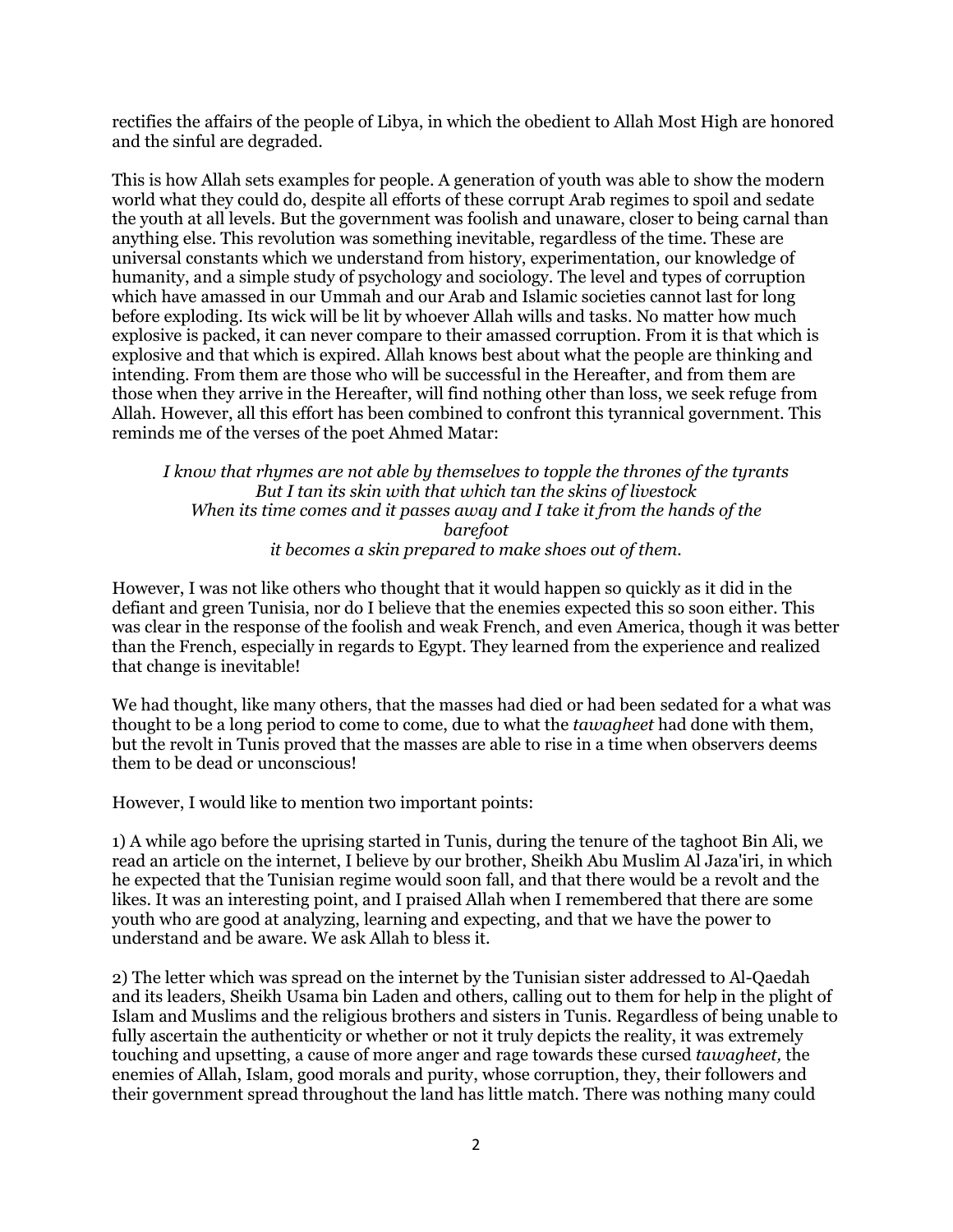do, and people were in a state in which they were about to explode, if Allah had not granted them patience. As I said to my brothers at that time, we had only two options: that we turn to Allah begging in prayer along with the weak and oppressed amongst our brothers and sisters, and that we remain firm and continue our Jihad. Firmness and continuation of our Jihad is the most important opportunity Allah has given us to serve our religion, our Ummah, and our weak and suppressed brothers and sisters. On this occasion I wish to clarify something to my brothers and sisters everywhere, with all due respect for the trust and love the Muslims have for us, which is that Al-Qaedah does not have a "magic wand" as they say. The matter is not that of Al Mu'tasim and Amouria nor dispatching an army so large that its front line and back end cannot be seen, 0 my beloved and honorable brothers and sisters. Al-Qaeda is only a small part of this striving and Mujahid Ummah. Do not overestimate it. We should all know our abilities, and let us aid each other in piousness, righteousness and in making Jihad in the way of Allah, everyone according to his place and role, with whatever they can and is proper for them. Allah gives victory and relieves hardship due to truthfulness of the truthful, the sincerity of the sincere, and the prayers of the weak and defeated. It was if this letter from the sister from Tunis was truly an indication of the end of the *taghooti* government of Bin All and alleviation of our hardship by Allah's leave. This is a lesson for those who think. I wish that the sister writes another letter now about the current situation, though it is not exactly what we all dreamed about and wanted, it is no doubt an alleviation of many types of hardships. It is hoped, Allah willing, that it brings about much goodness and mercy.

The reformers, the Mujahideen and the preachers of the Ummah must take this historical opportunity and spring into action and initiate or increase their preaching, education, reformormation and revitalization in light of the freedom and opportunities now available in this post-revolution era, after the removal of many obstacles and shackles. In summary, we call the youth to understand matters properly, and not to be shortsighted, paralyzed, nor to be hasty. There is no need to indulge in differences about the various Islamic movements which may differ from them, like the brothers of the Nandah party in Tunis for example, or others. Rather, they should start by focusing on construction and preparation. The same applies to the brothers in Egypt, Sinai, Rafah and others. Let kindness and good manners, and tolerance of people's various levels of understanding lead them. Let them always bear in mind that our Ummah is living in some very difficult and complex times, and only now has it started to try to rise up and get out of decades, rather centuries of misery. Let the youth be at the required level of awareness. All this does not oppose the desire to work for the religion, jealousy, and protectiveness for it, nor speaking out for the truth and clarifying the correct methodology. Rather, incorporate the good traits we have mentioned: gentleness, good manners, sympathy, mercy and goodness in dealing with all Muslims, rather with all people. Make your fundamental principle be: I can do good and say the truth, but with all types of good manners, wisdom, and avoiding all problems which may become obstacles. Understand, may Allah bless you, that truth is of different levels: there are types which can never be left in word or deed, and there are other types which can be left due to some preventive or opposing factor (excuse). Study and understand this well, and open your hearts to comprehend beneficial knowledge and to develop yourselves to a level of awareness and deep understanding.

These Arab revolts in Tunis, Egypt, and soon other places have indeed exposed many facts. In this is much good and mercy from Allah on the Muslims. People have inevitably begun to write on these issues, and they will write much, much more, for this is a great historical event.

I wish to speak about some aspects of this issue: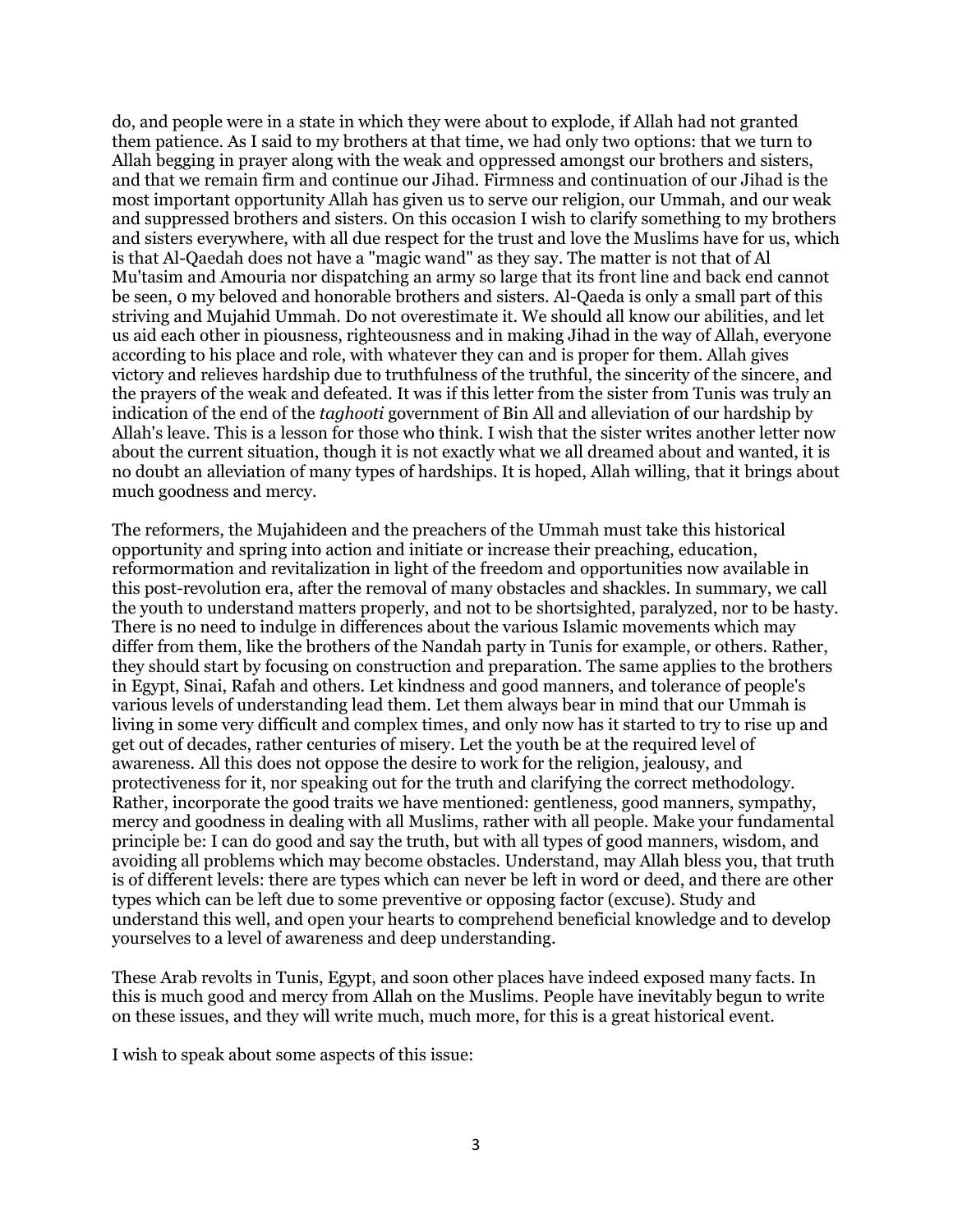1) The fragility of these inclusive despotic *taghooti* police states, despite the fact that they seem to be the opposite. They are only filled with hot air, rotten in the insides about to die. As soon as the masses start to move and revolt, they fall, and their leaders run away to other countries, as not even a lizard's hole can shelter them in their own land! Many have realized that these rulers have no worth on their own, neither goodness nor benefit, but rather they only have worth due to their authority, police, aides, and by that layer of society which benefits from them, their end tied to the leaders'.

2) People have seen that the infidel West has absolutely no concern for the interests of our Muslim people at all. They only shed crocodile tears when they do cry. They only run and pant after their own personal interests, which require the stability of the region and the continuation if these milker regimes, regardless of their ruthlessness, oppression and repression of their people and their suppression of their freedoms, regardless of their enormous corruption which is well known by the West, and regardless of the absence of even the most basic human rights under them. Despite all these things and more which the West knows all too well from the crises, deprivation and injustices faced by our people, the only thing the West is concerned about is that the present state of affairs remain to guarantee their economic interests and the pumping of the resources of our lands and people into their markets and industries. This became all too clear to people in France's stance towards the revolt in Tunis, as well as the stance of America and others. A person who has not realized these facts can never realize anything!

3) From the most important aspects is the strong connection between these apostate Arab governments and the Jews (Israel), and how the Egypt of Hosni La-Mubarak acts as the safe and aware bodyguard of the Jews. People saw with clarity how the Jews hung on to Hosni and his regime, and the extent of their fear for his fall. Many people saw today that were it not for these treacherous infidel regimes (Egypt, Jordan, Syria and the rest of these measly Arab states), the measly Israeli state would never remain in existence, as a swift battle would start with our Ummah in which we would prove victorious, and Allah is the Greatest. Indeed this will soon come to be, Allah willing

4) Regarding the hypocrite Saudi Regime, the Traitor of the Two Holy Mosques, King (Abdullah) Al Saud did all in his feeble power, while he himself is about to die, to support Hosni La-Mubarak, even opposing America in their stance. This may be the first time he actually differed with them about anything. People in the Arabian Peninsula and elsewhere have seen how Abdullah Aali Saud stood by Hosni and did his best to prevent his fall, pretending to be ignorant of the demands of the Egyptian people, their wishes and their forceful revolt, paying no concern to the hideousness of the regime and its oppression, and corruption. We ask the intelligent in "Saudi Arabia" some simple questions, for indeed they are lessons for those who have minds. Why does Abdullah Al Saud support the secular Hosni, the agent of Israel and the ally of America, the beloved of the Jews? Does Abdullah Aali Saud not know of the condition of Hosni and his regime's war against Islam, the fat "bullies" whose bellies are swollen with impermissible wealth? Is the stance of Abdullah Al Saud a result of his religiousness and the "Tolerant Faith", and his keenness for the interest of the Ummah? Did Abdullah support Hosni for Allah and His religion? Does Abdullah Aali Saud ever pay any attention to the religion and the Hereafter?

These are questions which dwell in the soul of all freeborn people who hold themselves to account and seek admonition before Allah stamps their hearts: